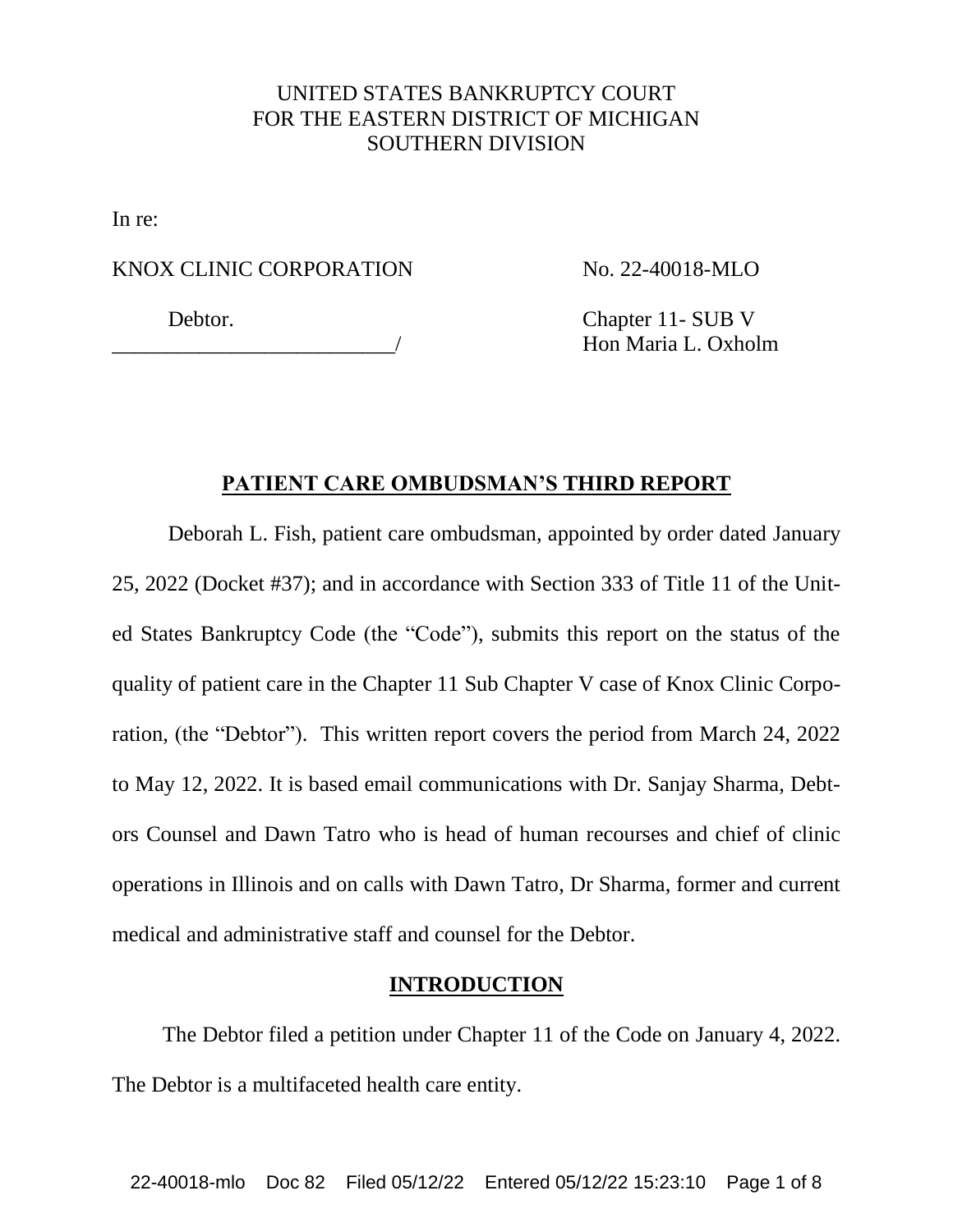The Debtor currently operates its only remaining medical practice-family care from its leased location at Galesburg Cottage Hospital facility, 834

N. Seminary Street Galesburg, Illinois. The Debtor is currently servicing less than 10,000 patients and expects this number will continue to decrease as non-family and family practice patients' transition away from the clinic. The Debtor currently employs 24 people. This number may be reduced as the number of patients decreases.

#### **AREAS OF REVIEW**

Listed below are the areas generally reviewed with management and staff for this report and will be continuously addressed in future reports.

- Licensing: All staff that maintain a license in Illinois or Michigan or both hold a current valid license.
- Supplies: The Debtor does not have any supply/vendors issues to date.
- Equipment: The Debtor owns minimal diagnostic equipment, 2 EKG machines. The Debtor is current with the maintencece.
- Lab: There are no reported issues with lab procedures or obtaining lab results. See additional lab information below.
- Security and Access: The maintenance staff unlocks the doors to the clinic building at 5:45 am, and the clinic opens at 8:00 am. The maintenance staffs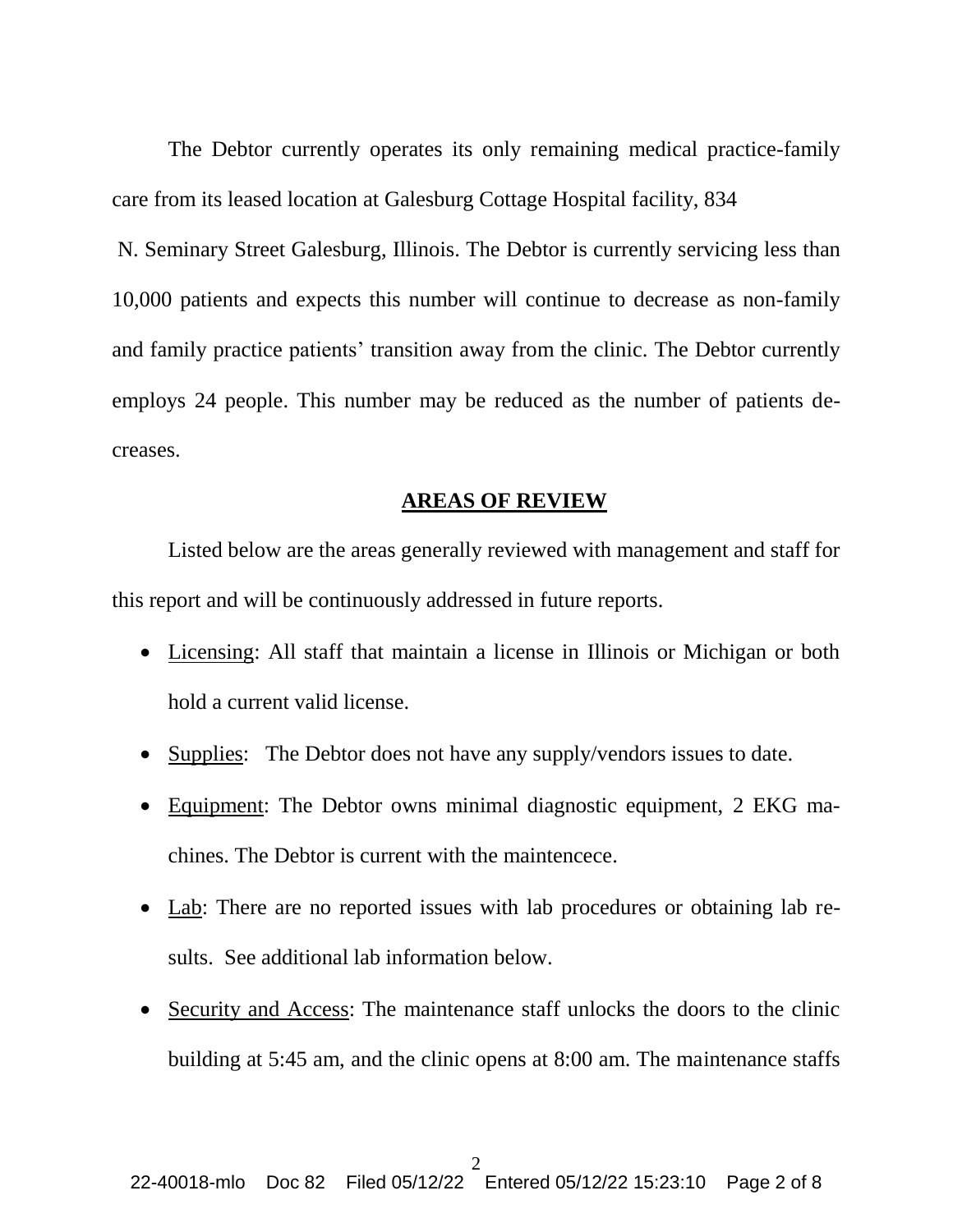locks the doors to the clinic building at 6:00 pm. certain staff members have keys to the internal doors in the Debtor's second floor suite of offices.

- Medical Records: The Debtor maintains an electronic medical record system. The older paper medical records are housed on site.
- Staffing:
	- The Debtor's staffing is sufficient and the Debtor provides services in accordance with state licensing requirements
	- The Chief of clinic operations along with along with members of the medical staff have assured me that patient care is the foremost concern of the staff.
	- There are currently 24 employees.

#### Patient Care

The Debtor, without notice to PCO, patients, or the staff, terminated 5 medical staff personal on Friday April 29, 2022. They included, the remainder of the medical staff of the Women's Health Clinic, the Physician's Assistant and two nurses and the Nurse practitioner and an assistant in the Family Practice Clinic. As reported in my prior report, the Medical Doctor in Women's Health left in March and the remainder of the practice transitioned to Family Practice under Dr. Santiago as the MD provider. This practice continued until the remainder of the staff was terminated. Patients were informed that they could be re-scheduled with Dr. Santiago, Kristen Lee PA or would need to will establish a new provider elsewhere in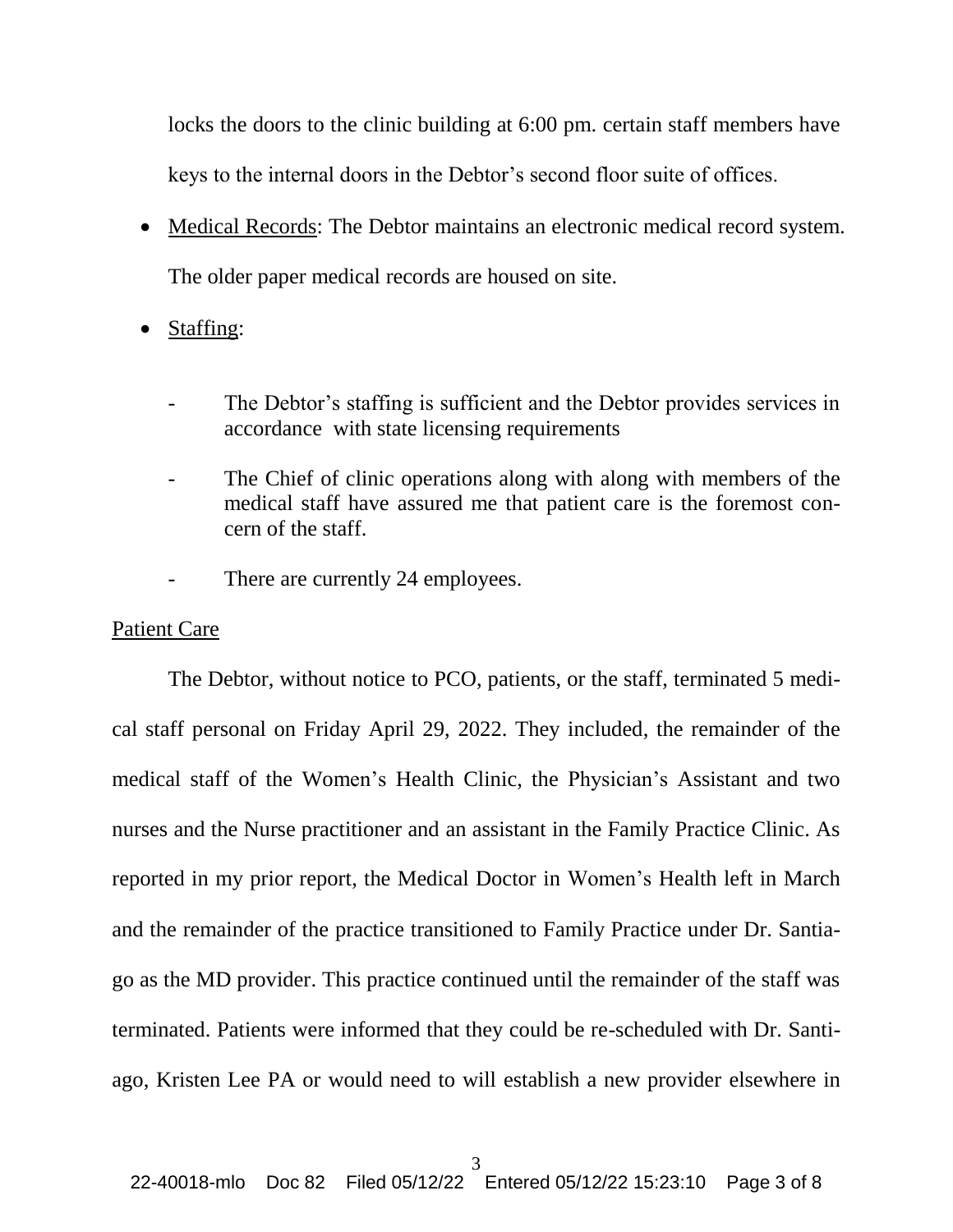the area. This was of serious concern as I needed to make certain the patients were timely notified, labs and medications were followed up on by someone else and calls were being answered. Based on the discussions held, there are no material issues related to the above which would negatively impact patient care at this time. However, see below for additional concerns.

## **LIST OF CONCERNS**

In my prior reports I listed five current concerns. In summary, they were Medical records request backlog, communication with staff, resignation of head of HR and clinical operations, cash-flow potential issues, and the lease of clinic location. In addition to those concerns some of which have been addressed I have additional concerns relating to the lack of notice to the patients and PCO and the transition of the patients if the family medical practice moves to a new location or to telehealth. These are described below.

Head of clinical operations: Dawn Tatro resumed her role as head of clinical operations and as the HR department. This is no longer an issue and will be eliminated from the list in my next report.

Medical records: I am pleased to report that as of May 4, 2022 the unfulfilled medical records request number was down to 28 and as of May 12, the number is 2. This number is down from over 1500 at noted in my first report and second reports.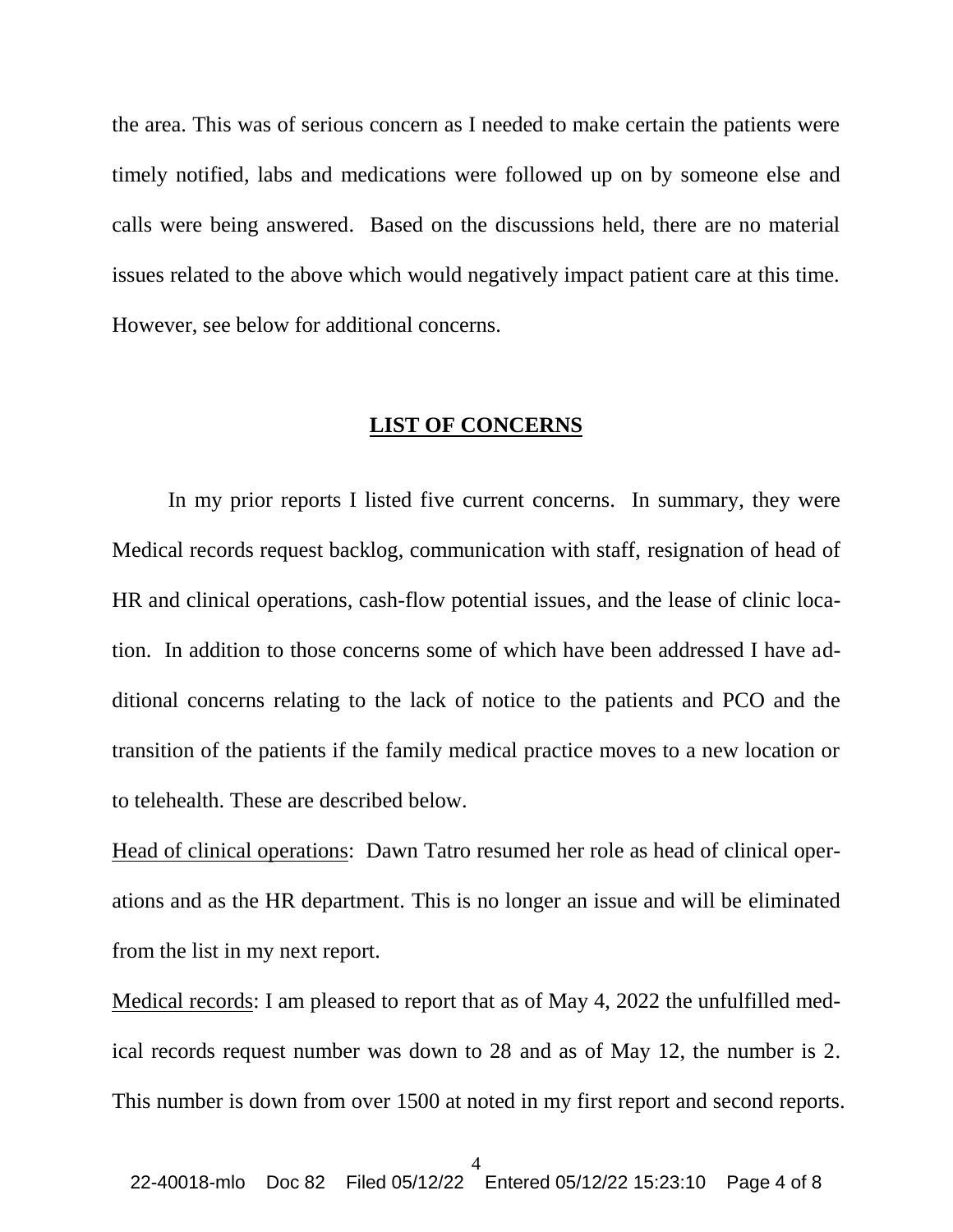The Debtor took this issue seriously, assigned additional staff and trained staff from a related company to fulfill the outstanding requests. The Debtor is fulfilling the requests within the parameters dictated by Illinois State Law.

Communication: My prior reports indicated the communication needed to improve and that the Debtor was committed to provide better communication to the staff. This is still an area of concern, while since my requests the Debtor has communicated with staff more than in the past, however, that communication has been reactive ( and based on my request following an event) and not the pro-active communication I am seeking. Dawn Tatro, chief of clinic has done her best in communicating and answering questions of staff based on the information she is given. I have repeatedly advised the Debtor that the staff and patients must be made aware of the changes otherwise the rumors mills start and staff will quit and patients will go elsewhere. We are seeking a stable environment for patients and staff through the confirmation and plan process. This requires disclosure of information and effective communication. I believe the Debtor has the message and the communication will continue to improve.

Cash-Flow: The Debtor is closely monitoring cash flow and I should note that the Debtor does provide the UST analyst and attorney, the Sub V trustee, and me with cash flow projections which are updated on a weekly basis. It is raised as a concern to be monitored because of the continuous downsizing of the clinic. It is especially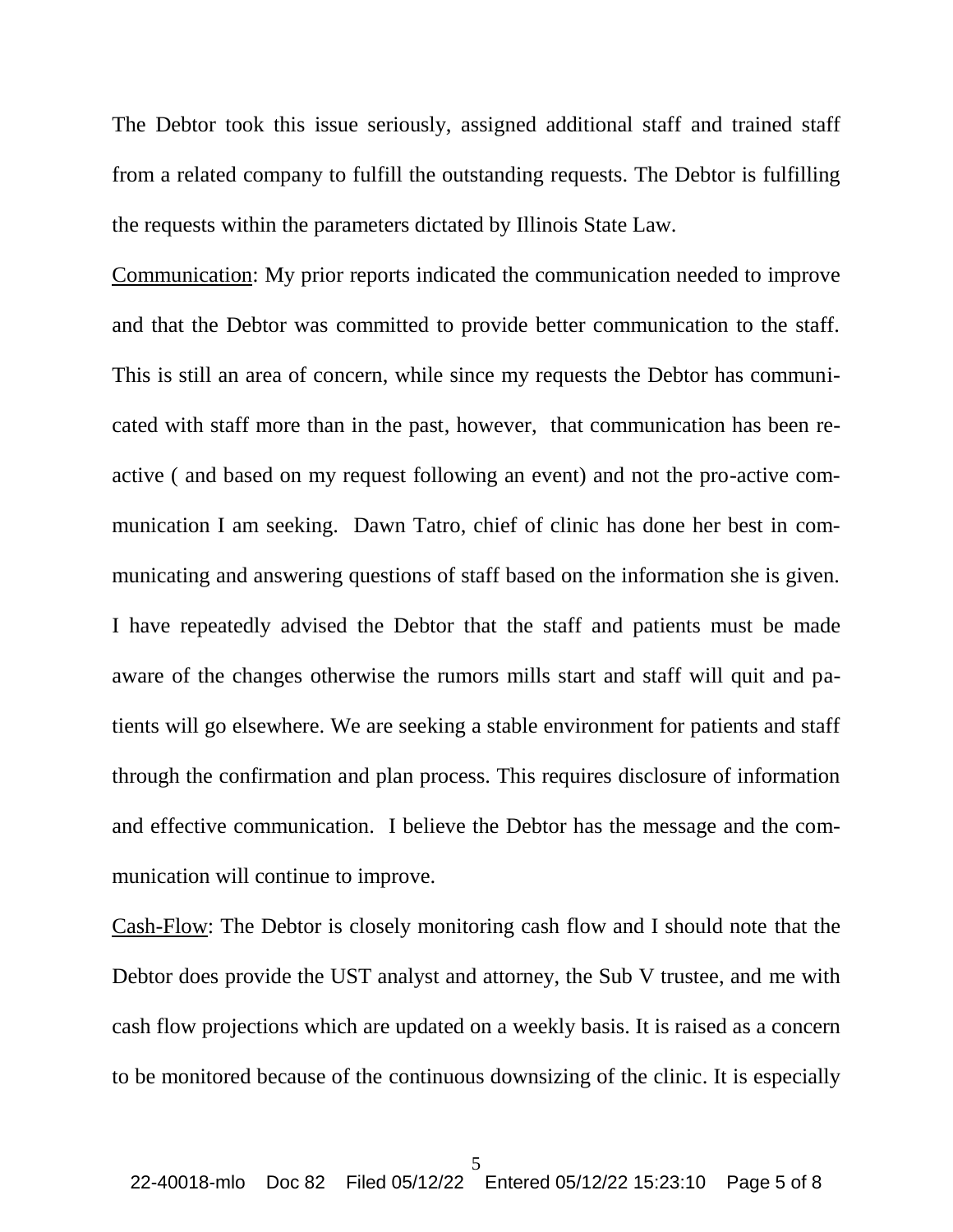important to examine the downsizing effect on cash-flow so as to not be caught off guard and not be able to make payroll or purchase necessary supplies. Either of these scenarios would have an immediate adverse effect on the quality of patient care. The Debtor has yet to hire a third party collection agency to collect private pay and co–pay receivables. These collections should increase cash flow starting in the late July or August depending when the agency commences (60-90 days from hire) its work . The Debtor's plan relies on these collections and it is imperative that the hiring process is completed soon to stabilize and provide cash flow for plan payments.

Leased facility: The Debtor currently operates from a suite in a medical facility. The landlord changed in April from a related party to an unrelated third party. The Debtor has secured the lease for the current premises through June 30, 2022. The Debtor is exploring a new location for the clinic that is substantially smaller and more cost effective.

#### Downsizing Without Notice

The Debtor failed to inform the Ombudsman that it intended to terminate the remaining Women's Health staff and the Family medicine Nurse Practioner. The Physician Assistant and the Family Medicine Nurse Practioner were terminated on a Friday and had scheduled patients the following Monday and throughout the week and coming months. The scheduled patients were notified late Friday and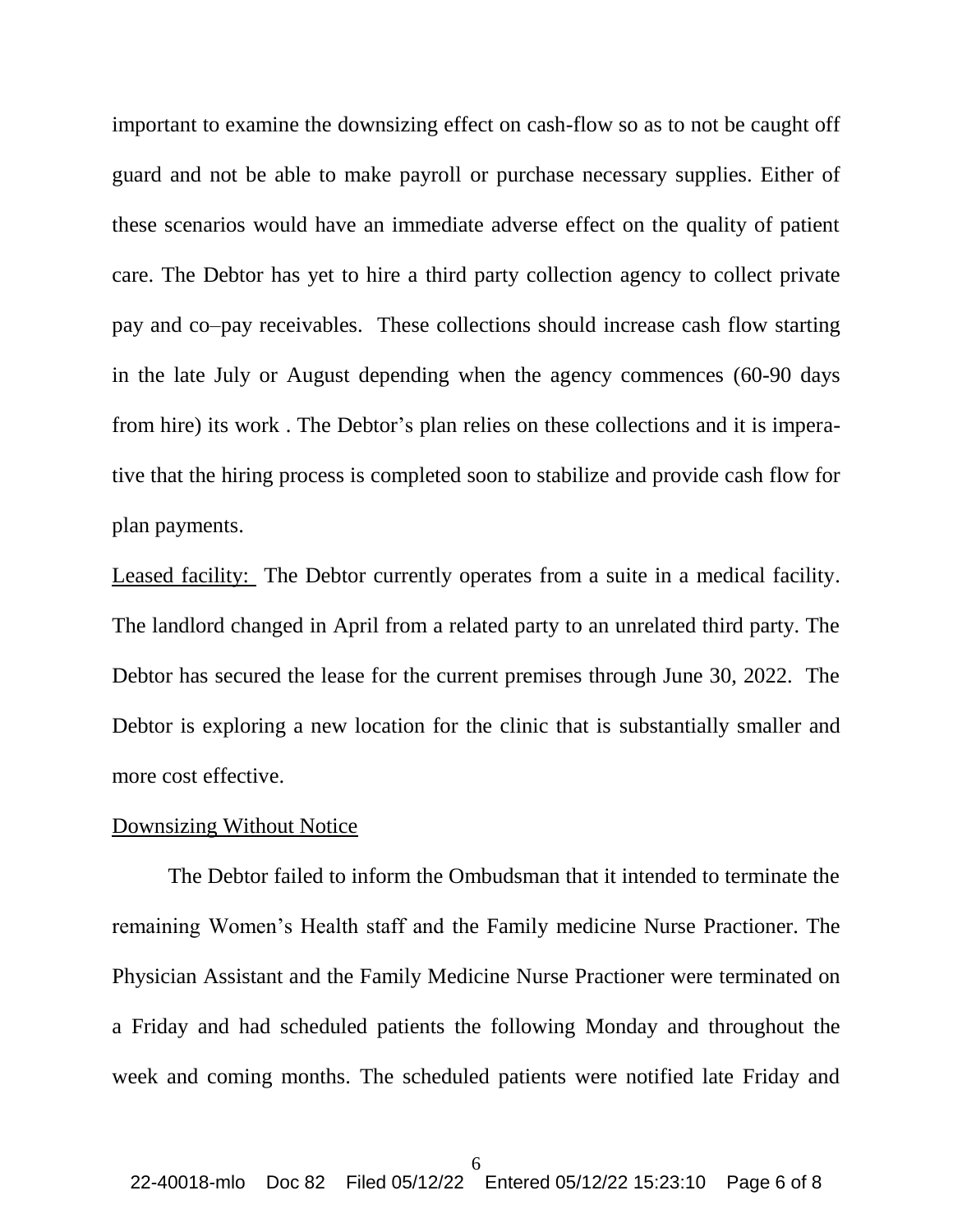were left to re-schedule with the Family Practice clinic or seek services elsewhere. The PCO worked with the Debtor to make certain the Debtor provided up-coming patients with as much notice and information as possible. This included personal calls to all scheduled patients in the upcoming two weeks, automated calls to all patients with scheduled appointments and letters to all patients of the practice advising them of the changes and how to re-scheduled their appointment or obtain their medical records. The PCO also confirm that the patients where notified of any pending lab results and that any patients that had to be seen were fit into the schedule of Dr. Santiago or Kristen Lee, PA.

#### Plan to Transition Patients

I requested that the Debtor put together a plan to notify patients of the new clinic location or to assist them in obtaining teleheath services in the event the Debtor does not maintain a physical office after June 30, 2022. There are many concerns the Debtor needs to address in the Transition Plan including to not limited to how the debtor will notify patients, what the call center will say, what the messages on the phone lines will say, how long will the unused numbers be in service, what will the Debtor do with paper medical records, scheduling of patients appropriately so that there are no or limited outstanding patients issues that cannot be serviced via telehealth, pending lab work, and who will report results. The Debtor has already posted a notice at the clinic.